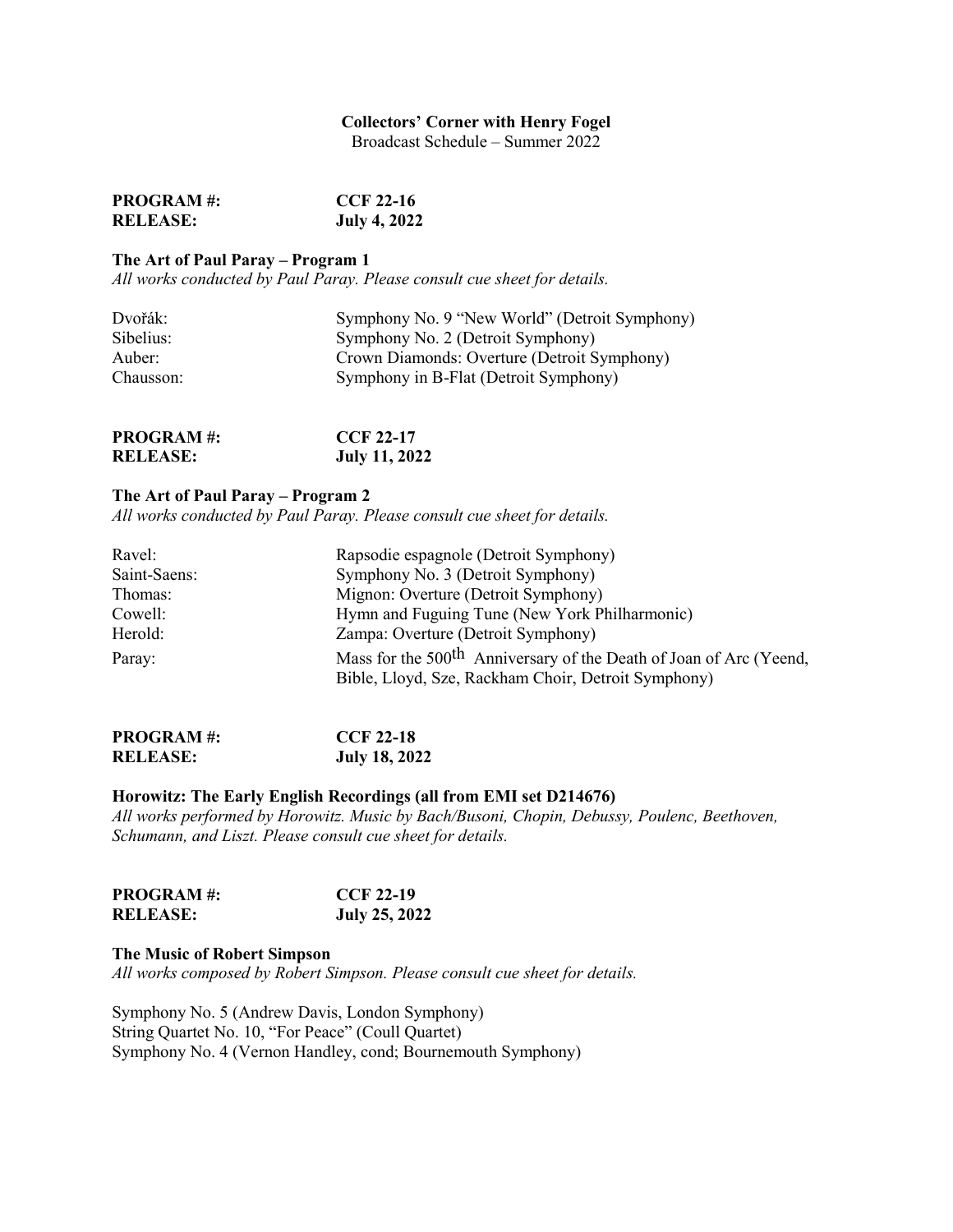| <b>PROGRAM#:</b> | $CCF 22-20$           |
|------------------|-----------------------|
| <b>RELEASE:</b>  | <b>August 1, 2022</b> |

## **Simon Barere, Live at Carnegie Hall**

*All works performed by Simon Barere, piano. Please consult cue sheet for details.*

| Piano Concerto No. 2 (Antonia Brico, cond; unidentified Orchestra) |
|--------------------------------------------------------------------|
| Perpetuum Mobile                                                   |
| Andante Spianato and Grande Polonaise Brillante                    |
| Islamey                                                            |
| Carnival                                                           |
| Ballade No. 1 in G                                                 |
| Renaissance Suite                                                  |
| Etudes from Op. 10                                                 |
|                                                                    |

| <b>PROGRAM#:</b> | <b>CCF 22-21</b>      |
|------------------|-----------------------|
| <b>RELEASE:</b>  | <b>August 8, 2022</b> |

# **George Szell and the Cleveland Orchestra: The Forgotten Recordings**

*All works performed by George Szell and the Cleveland Orchestra, recorded in 1954 and 1955 for the Reader's Digest. Please consult cue sheet for details.*

| Smetana:    | The Moldau                |
|-------------|---------------------------|
| Strauss:    | Till Eulenspeigel         |
| Mozart:     | Symphony No. 39 in E-Flat |
| Brahms:     | Haydn Variations          |
| Schumann:   | Symphony No. 4            |
| Stravinsky: | <b>Firebird Suite</b>     |

| <b>PROGRAM#:</b> | $CCF 22-22$            |
|------------------|------------------------|
| <b>RELEASE:</b>  | <b>August 15, 2022</b> |

#### **Bruno Walter and the NBC Symphony in 1940**

*All works performed by Bruno Walter and the NBC Symphony. Please consult cue sheet for details.*

| Bruckner:    | Symphony No. 4            |
|--------------|---------------------------|
| Tchaikovsky: | Symphony No. 5            |
| Mozart:      | Minuets and German Dances |

| <b>PROGRAM#:</b> | $CCF 22-23$            |
|------------------|------------------------|
| <b>RELEASE:</b>  | <b>August 22, 2022</b> |

#### **The Art of Ginette Neveu**

*All works performed by Ginette Neveu, violin. Please consult cue sheet for details.*

| Sibelius: | Violin Concerto in D (Walter Susskind, cond; Philharmonia Orchestra) |
|-----------|----------------------------------------------------------------------|
| Ravel:    | Tzigane (Jean Neveu, piano)                                          |
| Dinicu:   | Hora Stoccato (Jean Neveu, piano)                                    |